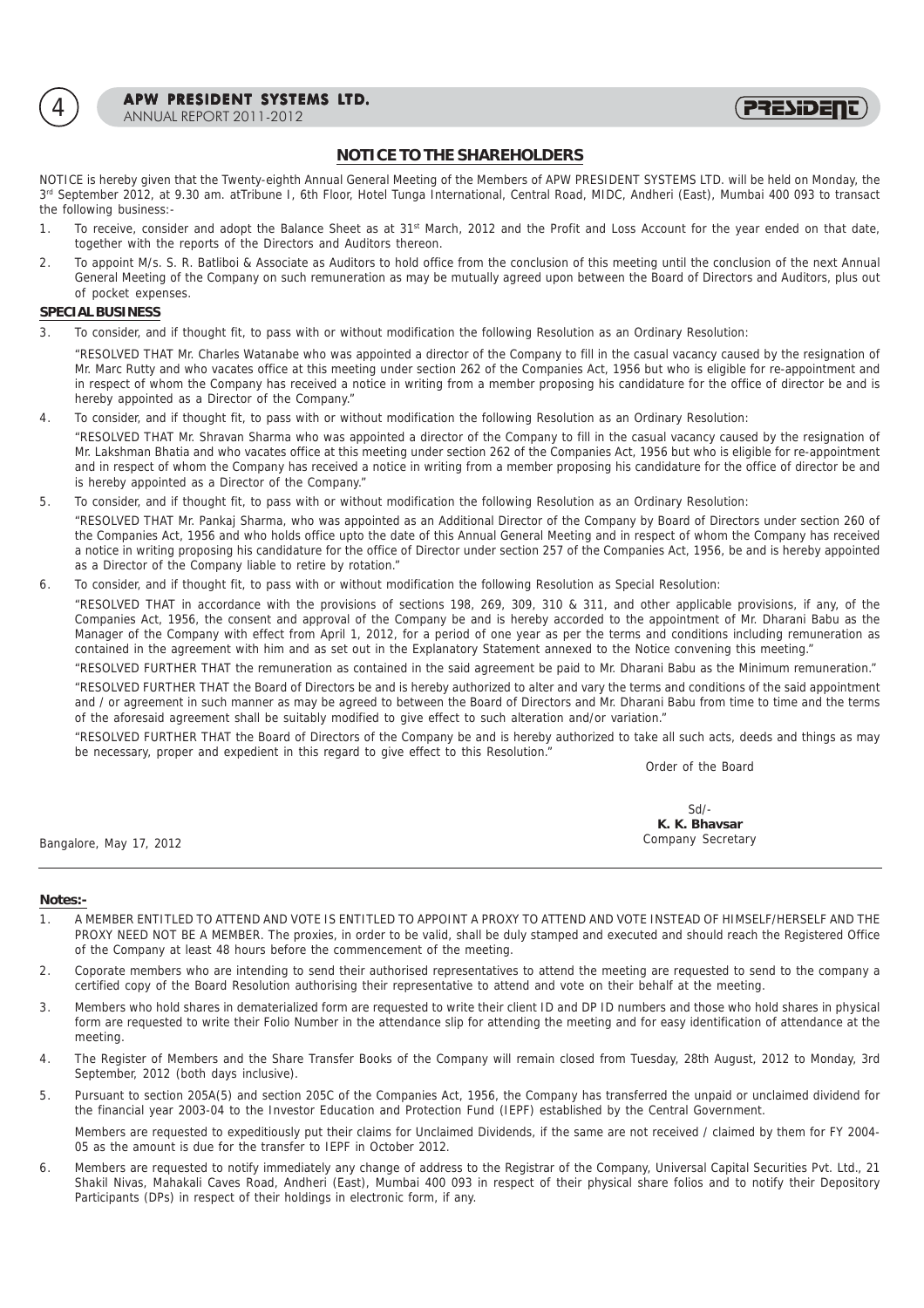APW PRESIDENT SYSTEMS LTD. ANNUAL REPORT 2011-2012 5

7. Members are requested to:

**PRESIDENT** 

- i) Send in their queries at least a week in advance to the Company Secretary at the Registered Office of the Company to facilitate clarification during the meeting.
- ii) Bring their copy of Annual Report and Attendance Slip to the Annual General Meeting.
- iii) Intimate to the Registrar & Share Transfer Agent (RTA) of the Company immediately about any change in their addresses, if the shares are held in physical form and to Depository Participant (DP) if the shares are held in electronic form.
- iv) Approach the RTA of the Company for consolidation of folios.
- v) Furnish bank details to the RTA/Depository Participant to prevent fraudulent encashment of Dividend Warrants.
- vi) Avail Nomination facility by filling in and forwarding the nomination form to the RTA, if not already done.

## **Explanatory Statement pursuant to Section 173(2) of the Companies Act, 1956.**

## **Item No. 3.**

Pursuant to Article 148 of Articles of Association of the Company and in terms of Section 262 of the Companies Act, 1956, Mr. Charles Watanabe was appointed as Director to fill up casual vacancy in place of Mr. Marc Rutty with effect from May 19, 2011 on the Board of the Company.

Pursuant to the provisions of Section 262 of the Companies Act, 1956, he holds office as Director up to the date Mr. Marc Rutty would have hold the office. The Company has received a notice under section 257 of the Companies act, 1956, from a shareholder proposing the name of Mr. Charles Watanabe as Director of the Company. A brief resume of Mr. Charles Watanabe as required in terms of clause 49 of the Listing Agreement is enclosed with the notice. The Board recommends that he may be appointed as Director liable to retire by rotation.

Except Mr. Charles Watanabe, no other director of the Company is in any way concerned or interested in the proposed resolution.

#### **Item No. 4.**

Pursuant to Article 148 of Articles of Association of the Company and in terms of Section 262 of the Companies Act, 1956, Mr. Shravan Sharma was appointed as Director to fill up casual vacancy in place of Mr. Lakshman Bhatia with effect from July 14, 2011 on the Board of the Company.

Pursuant to the provisions of Section 262 of the Companies Act, 1956, he holds office as Director up to the date Mr. Lakshman Bhatia would have hold the office. The Company has received a notice under section 257 of the Companies act, 1956, from a shareholder proposing the name of Mr. Shravan Sharma as Director of the Company. A brief resume of Mr. Shravan Sharma as required in terms of clause 49 of the Listing Agreement is enclosed with the notice. The Board recommends that he may be appointed as Director liable to retire by rotation.

Except Mr. Shravan Sharma, no other director of the Company is in any way concerned or interested in the proposed resolution.

### **Item No. 5.**

Pursuant to Article 136 of Articles of Association of the Company and in terms of Section 260 of the Companies Act, 1956, Mr. Pankaj Sharma was appointed as an Additional Director with effect from April 2, 201212 on the Board of the Company.

Pursuant to the provisions of Section 260 of the Companies Act, 1956, he holds office as Director up to the date of ensuing Annual General Meeting. The Company has received a notice under section 257 of the Companies Act, 1956, from a shareholder proposing the name of Mr. Pankaj Sharma as Director of the Company. A brief resume of Mr. Pankaj Sharma as required in terms of clause 49 of the Listing Agreement is enclosed with the notice. The Board recommends that he may be appointed as Director liable to retire by rotation.

Except Mr. Pankaj Sharma, no other director of the Company is in any way concerned or interested in the proposed resolution.

## **Item No. 6.**

Mr. Dharani Babu is Engineer Professional with over 22 years of work experience across various functional areas of Manufacturing operations and projects gained at BPL group of companies.

He holds a Mechanical Engineering Degree from Calicut University, as well as a Post graduation specialised in Production Engineering from PSG TECH, Coimbatore. He also holds a Post Graduate Diploma in Management in Finance from TAPMI, Bangalore.

He joined Company in May 2006 as Assistant Vice President, Works. He was elevated to the post of Vice President, Works in 2009. Company has entered into an agreement with him to appoint him as Manager of the Company for a period of one year with effect from April 1, 2012 and the material term and conditions as contained in the agreement are as under.

## **REMUNERATION**

| <b>Basic Salary</b>   | Rs. 1,373,194 p.a. |
|-----------------------|--------------------|
| House Rent Allowance  | Rs. 686,597 p.a.   |
| Other Allowances      | Rs. 1,373,194 p.a. |
| Performance Incentive | Rs. 686,597 p.a.   |
| Total                 | Rs. 4,119,582 p.a. |
| Perquisites           |                    |

|  |  | $\sim$<br>$\sim$ |
|--|--|------------------|
|  |  |                  |

| Contribution to Provident Fund | 12% on Basic Salary                                                                              |
|--------------------------------|--------------------------------------------------------------------------------------------------|
| Car                            | For official and personal use                                                                    |
| Telephone                      | Mobile                                                                                           |
| Other amenities                | As per the Company, s rule – Group Mediclaim and Group Personal Accident Premium Rs. 5200/- p.a. |

The draft agreement referred to above is open for inspection by the members at the Registered office between 10.00 a.m. and 12 noon on all days except (Sundays and holidays)

This Explanatory Statement together with the accompanying Notice is and shall be treated as an abstract under Section 302 of the Companies Act, 1956

The Board recommends the resolutions as set out in the accompanying Notice for your approval in the interest of the Company.

Except Mr. Dharani Babu, no other director of the Company is concerned or interested in the resolution.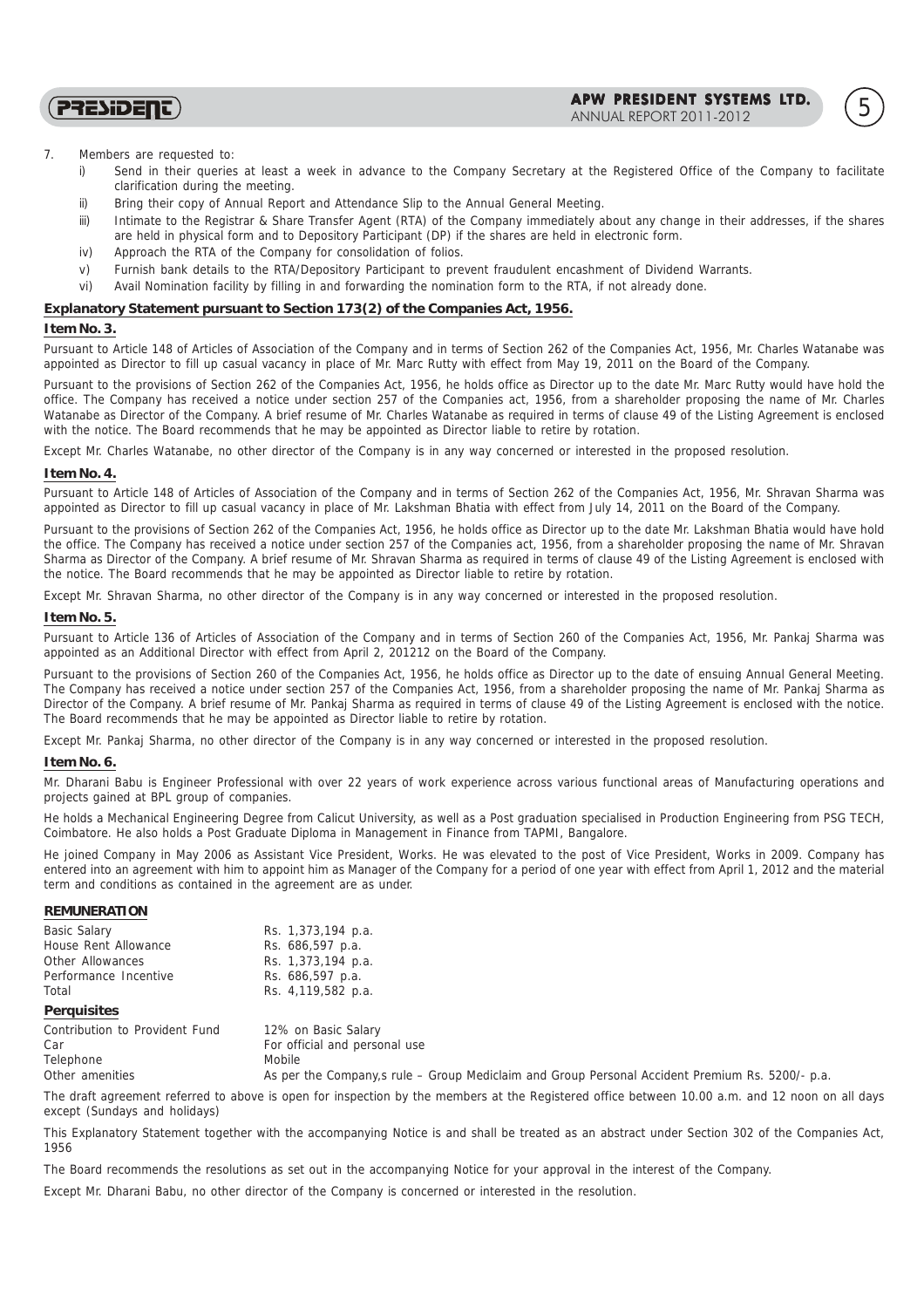

6 **APW PRESIDENT SYSTEMS LTD.**<br>ANNUAL REPORT 2011-2012



# **Details of Directors seeking appointment / re-appointment in the forthcoming Annual General Meeting (In pursuance of clause 49 (VI) (A) of the Listing Agreement)**

| Name of Director                                                                                  | Charles Watanabe                                                                                                                                                                                                                                                                                | Mr. Shravan Sharma                                                                                                                             | Mr. Pankaj Sharma                                |
|---------------------------------------------------------------------------------------------------|-------------------------------------------------------------------------------------------------------------------------------------------------------------------------------------------------------------------------------------------------------------------------------------------------|------------------------------------------------------------------------------------------------------------------------------------------------|--------------------------------------------------|
| Date of Birth                                                                                     | 21.07.1964                                                                                                                                                                                                                                                                                      | 13.07.1957                                                                                                                                     | 19.02.1973                                       |
| Date of Appointment                                                                               | 19.05.2011                                                                                                                                                                                                                                                                                      | 14.07.2011                                                                                                                                     | 02.04.2012                                       |
| Oualification                                                                                     | BA, CPA                                                                                                                                                                                                                                                                                         | <b>FCA</b>                                                                                                                                     | BE, MBA                                          |
| Expertise in specific<br>functional area                                                          | 23 years in Global<br>Finance and Operations<br>Management.                                                                                                                                                                                                                                     | Expert in Income Tax, Audits, Banking,<br>Public Trust, Stock Exchange, Finance<br>and related knowledge                                       | Sales, Marketing and Operation<br>Management     |
| List of Companies in<br>which Directorship is<br>held other than APW<br>President Systems Limited | 1 American Power Conversion<br>(India) Pvt. Ltd.<br>2 APC Australia Pty Ltd.<br>3 MGE Logistic South Asia<br>Pacific Pte Ltd<br>4 Schneider Electric IT<br>Logistics Asia Pacific Pte Ltd<br>5 Schneide Electric IT Malaysia<br><b>SDN BHD</b><br>6 Schneider Electric IT<br>Singapore Pte Ltd. | 1 Modison Metals Limited                                                                                                                       | 1 American Power Conversion (India)<br>Pvt. Ltd. |
| Chairman/Member of the<br>Committee(s) of Board of<br>Directors of the Company                    | Member of Audit Committee<br>and Remuneration Committee                                                                                                                                                                                                                                         | Chairman of Company; Chairman of<br>Audit Committee and Remuneration<br>Committee, Member of Transfer and<br>Shareholder's Grievance Committee | None                                             |
| Chairman/Member of the<br>Committee(s) of other<br>Company in India in which<br>he is a Director  | Member of Audit Committee<br>in all above Companies                                                                                                                                                                                                                                             | None                                                                                                                                           | <b>None</b>                                      |

By Order of the Board

#### $Sd/$ **K. K. Bhavsar** Bangalore, May 17, 2012 Company Secretary

**[SCHEDULE XIII PART II SECTION II 1(B) (IV)]**

# **I. GENERAL INFORMATION**

# **1) Nature of Industry**

# **Evolution of industry**

The Indian economy has continuously recorded high growth rates and has become an attractive destination for investments.

India's economic growth is expected to slowdown significantly in 2012 and 2013 due to headwind of slowdown in Europe and the US, according to a United Nations' annual economic report - World Economic Situation and Prospects 2012. The Indian economy is expected to grow between 7.7 per cent and 7.9 per cent this year, as per the report. Some of other growth projections are at an even lower level.

India has emerged as the world's top recipient of officially recorded remittances for the fourth straight year. India is expected to receive US\$ 58 billion this year, followed by China, and Mexico, as per the latest issue of the World Bank's Migration and Development Brief.

Indian Rupee has come under severe pressure against US\$ and other currencies due to Current Account deficits of India. This has caused many investors to slowdown their investments into India.

India's Information technology (IT) and information technology enabled services (ITeS) segments are aligned in a way that the growth in one avenue has ripple effects on another. The IT & ITeS industry, as a whole, is the mainstay of Indian technology sector as it has driven growth of the economy in terms of employment, revenue generation, standards of living etc and has played a major part in placing the country on the global canvas.

National Association of Software and Services Companies (NASSCOM) president Som Mittal believes that software exports would be in tune with the estimates and are projected to grow 15-17 per cent to generate about US\$ 70 billion in 2011-12 as against US\$ 59 billion in 2010-11.

Furthermore, Internet and Mobile Association of India (IAMAI) has stated that internet users in the country have crossed the 100-million mark (owing to increasing internet penetration and affordability for personal computers (PCs), of which 17 million are online shoppers. It estimates that the number of Internet users in India will triple by 2015.

Rural business process outsourcing (BPO) units account for over US\$ 10 million towards India's IT-BPO revenues. Many big IT-BPO companies in India are getting attracted towards hinterlands due to availability of immense untapped talent and lower costs.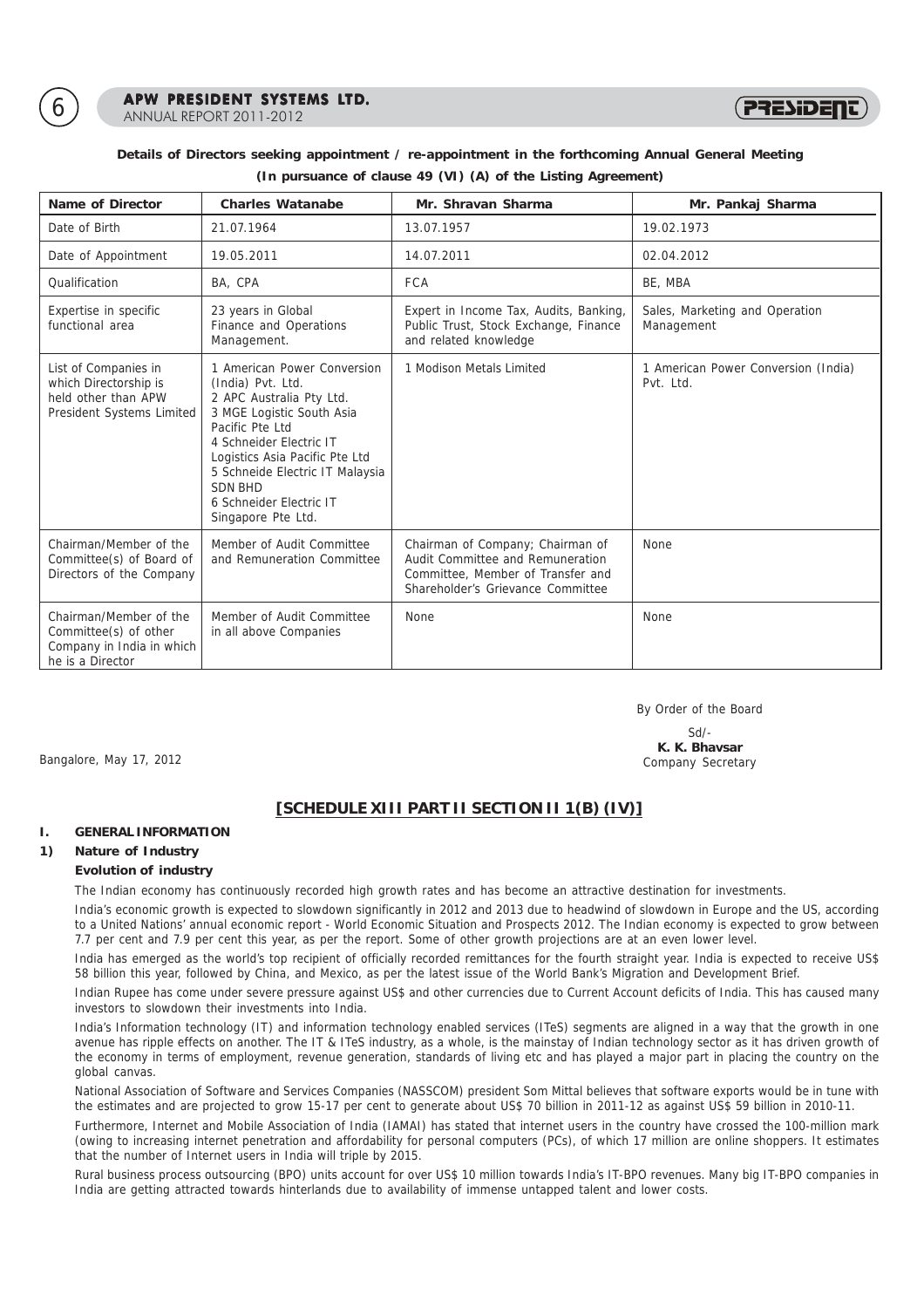PRESIDENT)

Depreciation of Indian rupee is a positive for this sector. However, overall slowdown in US and Europe has a drag on growth. Recent results of some of the leading Indian IT companies points to ongoing challenges.

## **IT & ITeS - Key Developments and Investments**

A study by consulting and advisory services firm CyberMedia Research suggests that the PC market in India would have witnessed sales of 11.15 million units in the 2011 calendar year which would further accelerate by 14 per cent to 12.71 million units in 2012.

Between April 2000 and November 2011, the computer software and hardware sector received cumulative foreign direct investment (FDI) of US\$ 10.93 billion, according to the Department of Industrial Policy and Promotion (DIPP).

The Indian IT infrastructure market will reach \$2.05 billion in 2012, showing a growth of 10.3 per cent over the last year's figure.

This market, comprising servers, storage and networking equipment, will touch the \$3-b mark by 2016, research firm Gartner says.

Revenue growth will be primarily driven by ongoing data centre modernisation, as well as new data centre build outs. Servers are the largest segments of the Indian IT infrastructure market, as revenue are forecast to reach \$754.5 million in 2012, and grow to \$967.2 million in 2016.

The external storage disk is the fastest growing segment within the IT infrastructure market. The enterprise network equipment market in India, which includes enterprise LAN and WAN equipment, is expected to grow from \$861 million in 2012 to \$1.2 billion in 2016.

# **Contract Manufacturing:**

Labor costs for conducting electronics manufacturing in India are between 30 to 40 per cent less than in the United States or in Western Europe. Other equally important benefits from operating in India include a fast-growing domestic market, an excellent education system, the nation's technology parks and the recent improvements in the country's transit and utility infrastructure.

India's contract manufacturing activities primarily serve the nation's indigenous demand. The recent acceleration in EMS activity is mainly due to rapid growth in the electronic Hardware market in all segments particularly rapid growth has taken place in Telecom Infrastructure Equipment, Computers, Consumer & Hand held devices.

# **Industry segments in which the Company operates**

The Company is focused on the IT / ITES, Telecom and Contract Manufacturing segments.

## **Size of the industry**

According to an ISA - Frost & Sullivan report, India is developing as one of the largest markets for electronic equipment. India's electronic equipment consumption is expected to reach \$363 billion by 2015 growing at a compounded annual growth rate of 29.8 per cent. The consumption by 2015 will be equal to 11 per cent of the global electronic equipment output.

Another encouraging sign is that the semiconductor content in the estimated electronic consumption in 2015 is expected to be \$36.3 billion accounting for 6.5 per cent of the global semiconductor revenues.

India offers high potential for electronic equipment manufacturing companies.

The estimated production of \$155 billion in 2015 is expected to create an opportunity of \$15.52 billion for semiconductor companies and also for Electronic Manufacturing Services (EMS) companies.

While some of the estimates point to high growth in medium term, the recent developments, slowdown of economy could lead to much slower growth in short term.

## **2) Date or expected date of commencement of commercial production**

The Company has already commenced its business.

## **3) In case of new companies, expected date of commencement:**

#### Not Applicable

**4) Financial Performance based on given indicators:** (Amount In Lakhs)

| <b>Particulars</b>              | 31.03.12  | 31.03.11  | 31.03.10  | 31.03.09  | 31.03.08  |
|---------------------------------|-----------|-----------|-----------|-----------|-----------|
| Income:                         |           |           |           |           |           |
| Net Sales                       | 9,840.84  | 9,650.81  | 13,719.86 | 13,604.49 | 12,903.88 |
| Commission                      | 40.82     | 126.26    | 43.30     | 127.20    | 180.74    |
| Other Operating Income          | 152.88    | 202.59    | 36.94     | 11.19     | 5.38      |
| Other Income                    | 45.37     | 45.66     | 189.66    | 192.12    | 101.84    |
| Total Income                    | 10,079.91 | 10,025.31 | 13,989.76 | 13,935.00 | 13,191.84 |
| Profit / (Loss) before Taxation | (873.51)  | (156.07)  | 832.87    | 1,353.31  | 1,478.43  |
| Profit / (Loss) After Taxation  | (577.92)  | (114.49)  | 539.52    | 921.23    | 913.04    |
| Dividend Payout                 | --        | --        | 120.96    | 181.44    | 181.44    |
| Corporate Tax on Dividend       | ——        | $- -$     | 20.09     | 30.84     | 30.84     |
| Retained earnings               | --        | $- -$     | 398.47    | 708.95    | 700.76    |
| Dividend (%)                    | --        | --        | 20.00     | 30.00     | 30.00     |
| Earning per Share               | (9.56)    | (1.89)    | 8.92      | 15.23     | 15.10     |
|                                 |           |           |           |           |           |

# **5) Export performance and Net Foreign Exchange Collaborations:**

**Export Performance**

|                           | 2011-12     | 2010-11      | 2009-10     | 2008-09          | 2007-08    |
|---------------------------|-------------|--------------|-------------|------------------|------------|
| F.O.B.<br>value of Export | 128,516,135 | 84, 335, 472 | 165,601,341 | 1.630<br>130,571 | 92,380,925 |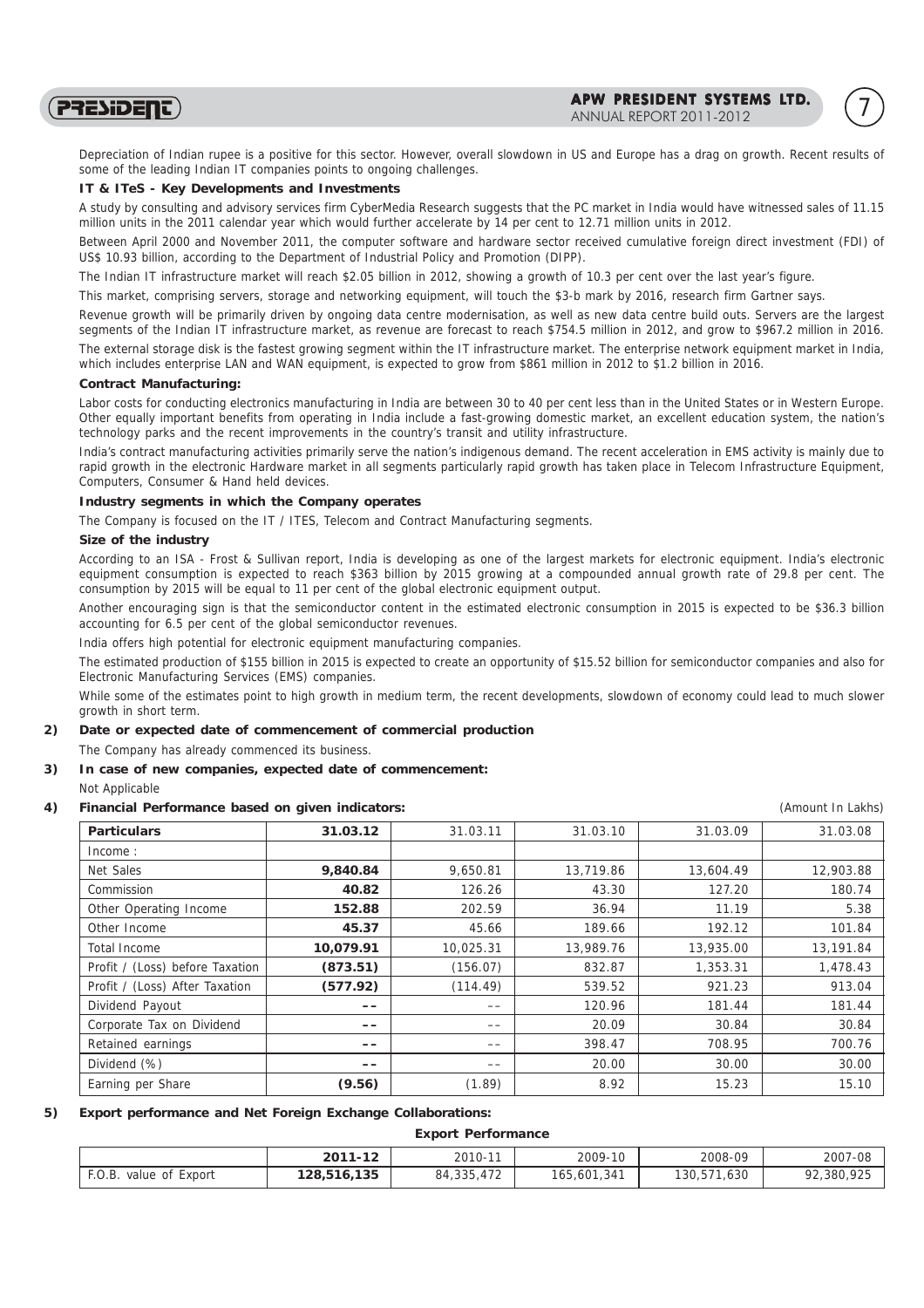|                                         | 2011-12     | 2010-11    | 2009-10     | 2008-09      | 2007-08        |
|-----------------------------------------|-------------|------------|-------------|--------------|----------------|
| Earnings in Foreign Currency            |             |            |             |              |                |
| F.O.B. value of Export                  | 128,516,135 | 84,335,472 | 165,601,341 | 130,571,630  | 92,380,925     |
| Commission                              | 4,082,671   | 12,625,738 | 4,330,426   | 12,720,414   | 18,074,122     |
| Other Income                            | $- -$       | --         | 580,684     | 634,387      |                |
| Total (1)                               | 132,598,806 | 96,961,210 | 170,512,451 | 143,926,431  | 110.455.047    |
| <b>Expenditures in Foreign Currency</b> |             |            |             |              |                |
| Raw Materials                           | 63,925,946  | 35,920,914 | 123,322,169 | 72,212,457   | 61,100,919     |
| Traded, Goods (net of returns)          | 22,929,104  | 38,906,296 | 37,565,502  | 35,461,912   | 36,047,969     |
| Capital Goods                           | 4,671,810   | 6,136,377  | 4,367,191   | 44,383,586   | 39,993,096     |
| Commission                              | ——          | --         | 6,207,416   | 7,684,056    | 3,812,172      |
| Other Expenses                          | 6,741,564   | 4,785,290  | 3,648,129   | 6,240,937    | 2,647,172      |
| Total (2)                               | 98,268,424  | 85,748,877 | 175,110,407 | 165,982,948  | 143,601,328    |
| Total $(1-2)$                           | 34,330,382  | 11,212,333 | (4,597,956) | (22,056,517) | (33, 146, 281) |

## **Net Foreign Exchange Earnings**

(PRESIDE

# **6) Foreign Investments or Collaborators, if any**

Schneider Electric South East Asia (HQ) PTE LTD, the global specialist in energy management, has acquired 75% of the Equity in the Company of which 55% is acquired from the than Promoters and another 20% by open offer from the Indian Public Shareholders.

Schneider Electric has become a key player in integrated data center infrastructure market and further accelerates its development in this domain. Additionally, Opportunities in IT Infrastructure in fast growing Asia Pacific and Middle East will now become increasingly accessible to Schneider Electric

As a global specialist in energy management with operations in more than 100 countries, Schneider Electric offers integrated solutions across multiple market segments, including leadership positions in energy and infrastructure, industrial processes, building automation, and data centres/networks, as well as a broad presence in residential applications. Focused on making energy safe, reliable, and efficient, the company's 110,000 plus employees achieved sales of 19.6 billion euros in 2010, through an active commitment to help individuals and organizations "Make the most of their energy."

# **INFORMATION ABOUT THE APPOINTEE**

### **1) Background details:**

Mr. Dharani Babu has over 21 years of experience across various functional areas of Manufacturing operations and projects gained at BPL group of companies He joined the company in May 2006. He holds a Mechanical Engineering Degree from Calicut University, as well as a Post graduation specialised in Production Engineering from PSG TECH, Coimbatore. He also holds a Post Graduate Diploma in Management in Finance from TAPMI, Bangalore.

He was instrumental in successful setting up of Bengalorre Unit II and of Plating Facility at Attibele Plant. He was promoted as Vice President, Manufacturing Operations in 2009.

The Board of Directors considering his expertise and leadership qualities, on resignation of Mr. Pramod Agashe, appointed Mr. Dharani Babu as the Manager of the Company with effect from April 1, 2012.

| Past Remuneration      |           |           |           |           | (Amount in Rs.) |
|------------------------|-----------|-----------|-----------|-----------|-----------------|
| Description            | 2011-12   | 2010-11   | 2009-10   | 2008-09   | 2007-08         |
| Salary-Basic           | 1,229,496 | 853,068   | 539,220   | 516,000   | 438,000         |
| <b>HRA</b>             | 614,700   | 426,510   | 269,610   | 258,000   | 219,000         |
| Other Allowances       | 1,198,293 | 1,221,053 | 1,488,980 | 1,455,733 | 1,047,807       |
| Performance Incentives | 261,683   | 255,300   | 330,000   | 400,000   | 400,000         |
| Perquisites            | 28,800    | 28,800    | 28,800    | 28,800    | 28,800          |
| <b>TOTAL</b>           | 3,332,972 | 2,784,731 | 2,656,610 | 2,658,533 | 2,133,607       |

## **3) Recognition or Awards: NIL**

# **4) Job Profile and his suitability:**

Mr. Dharani Babu is Engineer by Profession with over 22 years of work experience across various functional areas of Manufacturing operations and projects gained at BPL group of companies.

He holds a Mechanical Engineering Degree from Calicut University, as well as a Post graduation specialised in Production Engineering from PSG TECH, Coimbatore. He also holds a Post Graduate Diploma in Management from TAPMI, Bangalore.

After playing various roles in Production and other allied departments, he left BPL Group of Companies in 2006 to join APW President as Assistant Vice President – Works.

He was elevated to the post of Vice President, Works in April 2009. In his capacity as Vice President Works he has strongly contributed to various facets of manufacturing success. He is responsible for the production activities carried out in the manufacturing plants located in Attiebele,Bangalore, Pune and Puducherry. As Vice President, he successfully admisters the operations functions at these manufacturing plants.